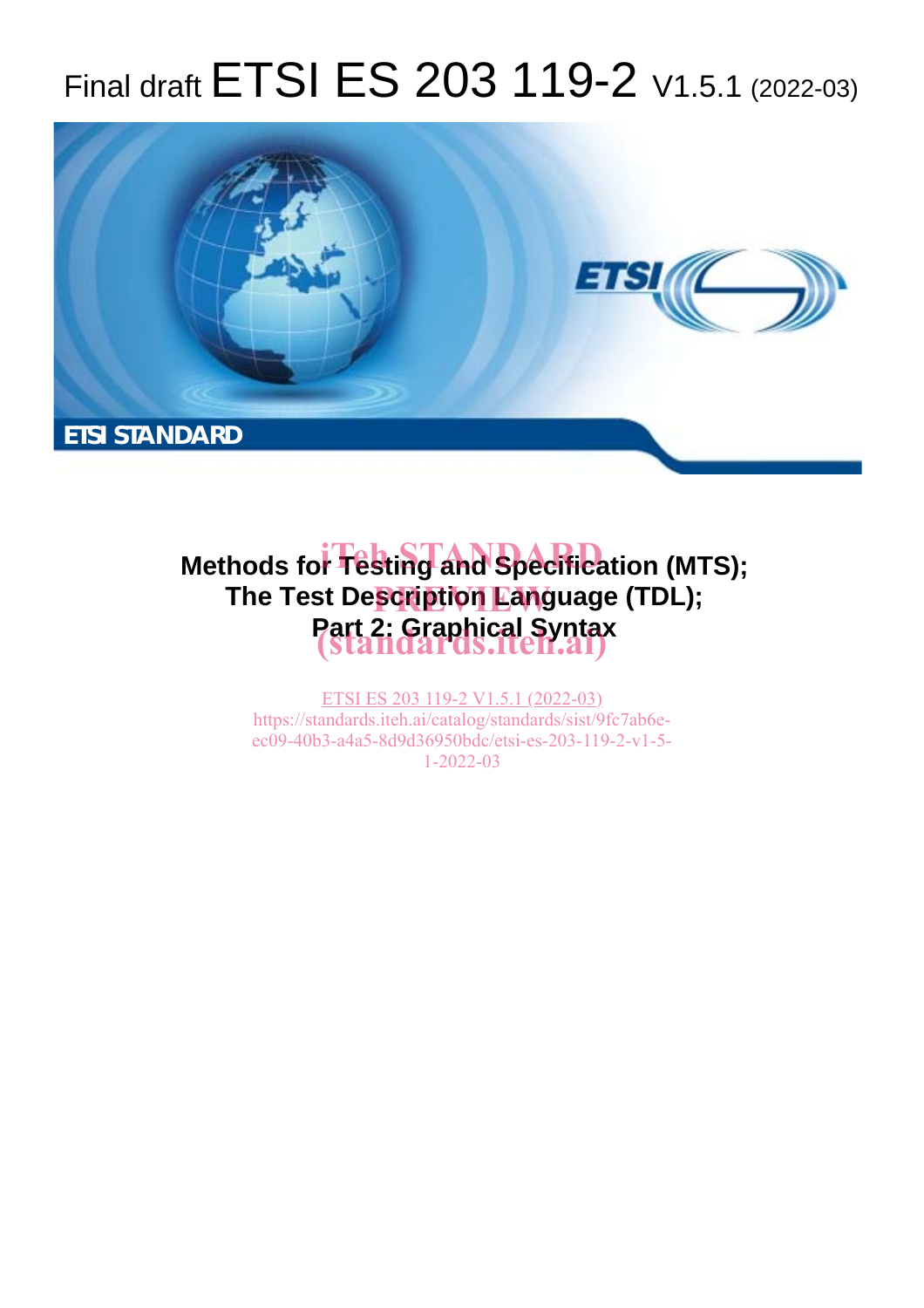Reference RES/MTS-TDL1192v151

Keywords

graphical notation, language, MBT, methodology, testing

*ETSI* 

650 Route des Lucioles F-06921 Sophia Antipolis Cedex - FRANCE

Tel.: +33 4 92 94 42 00 Fax: +33 4 93 65 47 16

Siret N° 348 623 562 00017 - APE 7112B Association à but non lucratif enregistrée à la Sous-Préfecture de Grasse (06) N° w061004871

*Important notice* 

The present document can be downloaded from: http://www.etsi.org/standards-search

The present document may be made available in electronic versions and/or in print. The content of any electronic and/or<br>Drint versions of the present document shall not be modified without the prior written authorization o print versions of the present document shall not be modified without the prior written authorization of ETSI. In case of any existing or perceived difference in contents between such versions and/or in print, the prevailing version of an ETSI eived difference in contents between such versions and/or in print, the prevailing vers<br>deliverable is the one made publicly available in PDF format at <u>www.etsi.org/deliver</u>.

Users of the present document should be aware that the document may be subject to revision or change of status. Information on the current status of this and other ETSI documents is available at : should be aware that the document may be subject<br>ι the current status of this and other ETSI documents<br><u>https://portal.etsi.org/TB/ETSIDeliverableStatus.aspx</u>

If you find errors in the present document, please send your comment to one of the following services: https://portal.etsi.org/People/CommiteeSupportStaff.aspx

If you find a security vulnerability in the present document, please report it through our https://standards.iteh.ai/catalog/standards/sist/9fc7ab6eec09-40b3-cadramated Vulnerability Disclosure Program: 2-v1-5https://www.etsi.org/standards/coordinated-vulnerability-disclosure

#### *Notice of disclaimer & limitation of liability*

The information provided in the present deliverable is directed solely to professionals who have the appropriate degree of experience to understand and interpret its content in accordance with generally accepted engineering or other professional standard and applicable regulations.

No recommendation as to products and services or vendors is made or should be implied.

No representation or warranty is made that this deliverable is technically accurate or sufficient or conforms to any law and/or governmental rule and/or regulation and further, no representation or warranty is made of merchantability or fitness for any particular purpose or against infringement of intellectual property rights.

In no event shall ETSI be held liable for loss of profits or any other incidental or consequential damages.

Any software contained in this deliverable is provided "AS IS" with no warranties, express or implied, including but not limited to, the warranties of merchantability, fitness for a particular purpose and non-infringement of intellectual property rights and ETSI shall not be held liable in any event for any damages whatsoever (including, without limitation, damages for loss of profits, business interruption, loss of information, or any other pecuniary loss) arising out of or related to the use of or inability to use the software.

#### *Copyright Notification*

No part may be reproduced or utilized in any form or by any means, electronic or mechanical, including photocopying and microfilm except as authorized by written permission of ETSI.

The content of the PDF version shall not be modified without the written authorization of ETSI.

The copyright and the foregoing restriction extend to reproduction in all media.

© ETSI 2022. All rights reserved.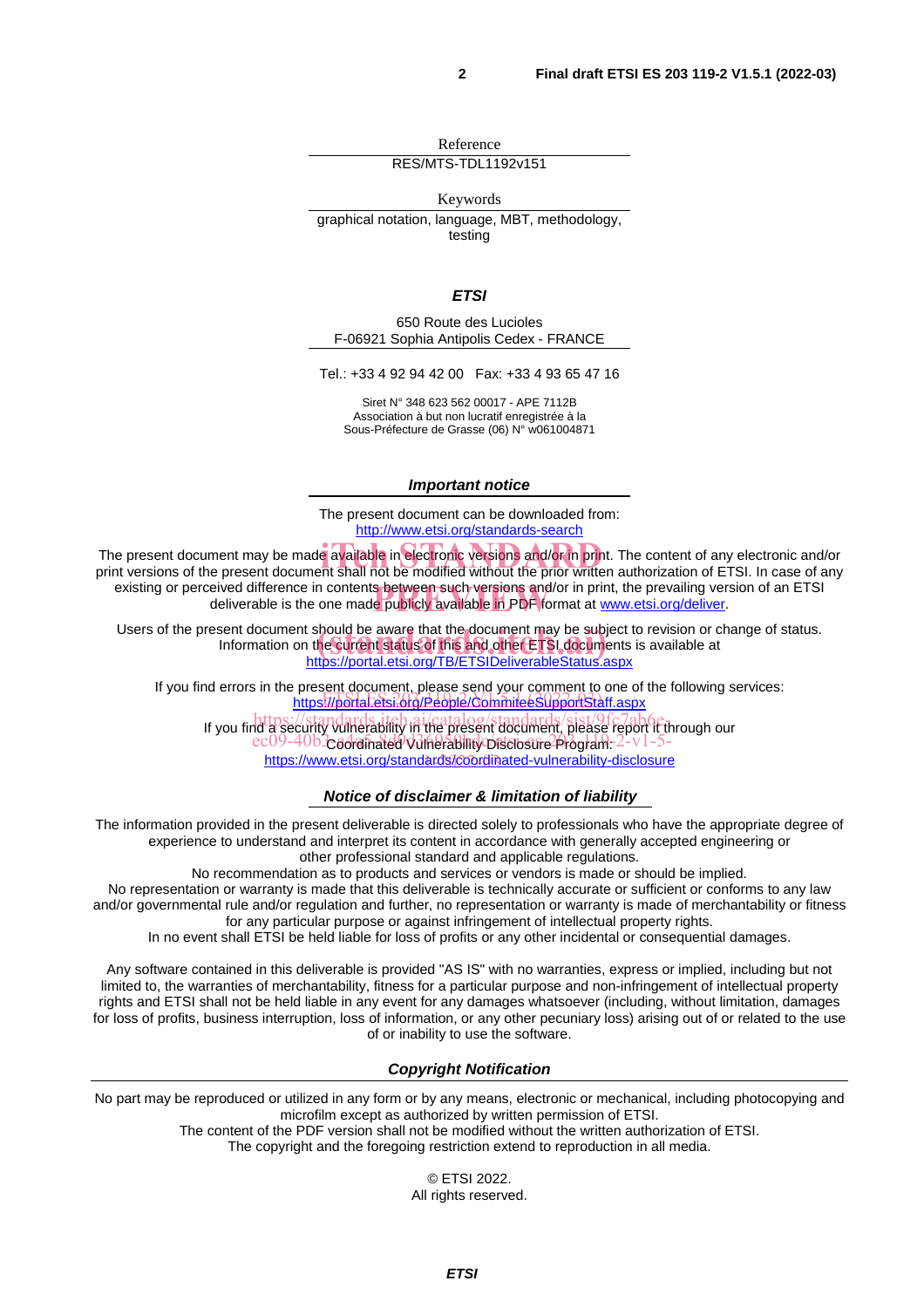# Contents

| 1                |                                                                         |  |  |
|------------------|-------------------------------------------------------------------------|--|--|
| $\overline{2}$   |                                                                         |  |  |
| 2.1              |                                                                         |  |  |
| 2.2              |                                                                         |  |  |
| 3                |                                                                         |  |  |
| 3.1              |                                                                         |  |  |
| 3.2              |                                                                         |  |  |
| 3.3              |                                                                         |  |  |
|                  |                                                                         |  |  |
| $\overline{4}$   |                                                                         |  |  |
| 4.1<br>4.2       |                                                                         |  |  |
| 4.3              |                                                                         |  |  |
| 4.3.0            |                                                                         |  |  |
| 4.3.1            |                                                                         |  |  |
| 4.3.2            |                                                                         |  |  |
| 4.3.3            |                                                                         |  |  |
| 4.4              |                                                                         |  |  |
|                  |                                                                         |  |  |
| 5                |                                                                         |  |  |
| 6                |                                                                         |  |  |
| 6.1              |                                                                         |  |  |
| 6.1.1            |                                                                         |  |  |
| 6.1.2            |                                                                         |  |  |
| 6.1.3            | ElementImporttps://standards.itch.ai/catalog/standards/sist/9fc7ab6en12 |  |  |
| 6.1.4            |                                                                         |  |  |
| 6.1.5            |                                                                         |  |  |
| 6.1.6            |                                                                         |  |  |
| 6.1.7            |                                                                         |  |  |
| 6.1.8            |                                                                         |  |  |
| 6.1.9<br>6.1.10  |                                                                         |  |  |
| 6.1.11           |                                                                         |  |  |
| 6.2              |                                                                         |  |  |
| 6.2.1            |                                                                         |  |  |
| 6.2.2            |                                                                         |  |  |
| 6.2.3            |                                                                         |  |  |
| 6.2.4            |                                                                         |  |  |
| 6.2.5            |                                                                         |  |  |
| 6.2.6            |                                                                         |  |  |
| 6.2.7            |                                                                         |  |  |
| 6.2.8            |                                                                         |  |  |
| 6.2.9            |                                                                         |  |  |
| 6.2.10           |                                                                         |  |  |
| 6.2.11           |                                                                         |  |  |
| 6.2.12           |                                                                         |  |  |
| 6.2.13           |                                                                         |  |  |
| 6.2.14<br>6.2.15 |                                                                         |  |  |
| 6.2.16           |                                                                         |  |  |
| 6.2.17           |                                                                         |  |  |
| 6.2.18           |                                                                         |  |  |
|                  |                                                                         |  |  |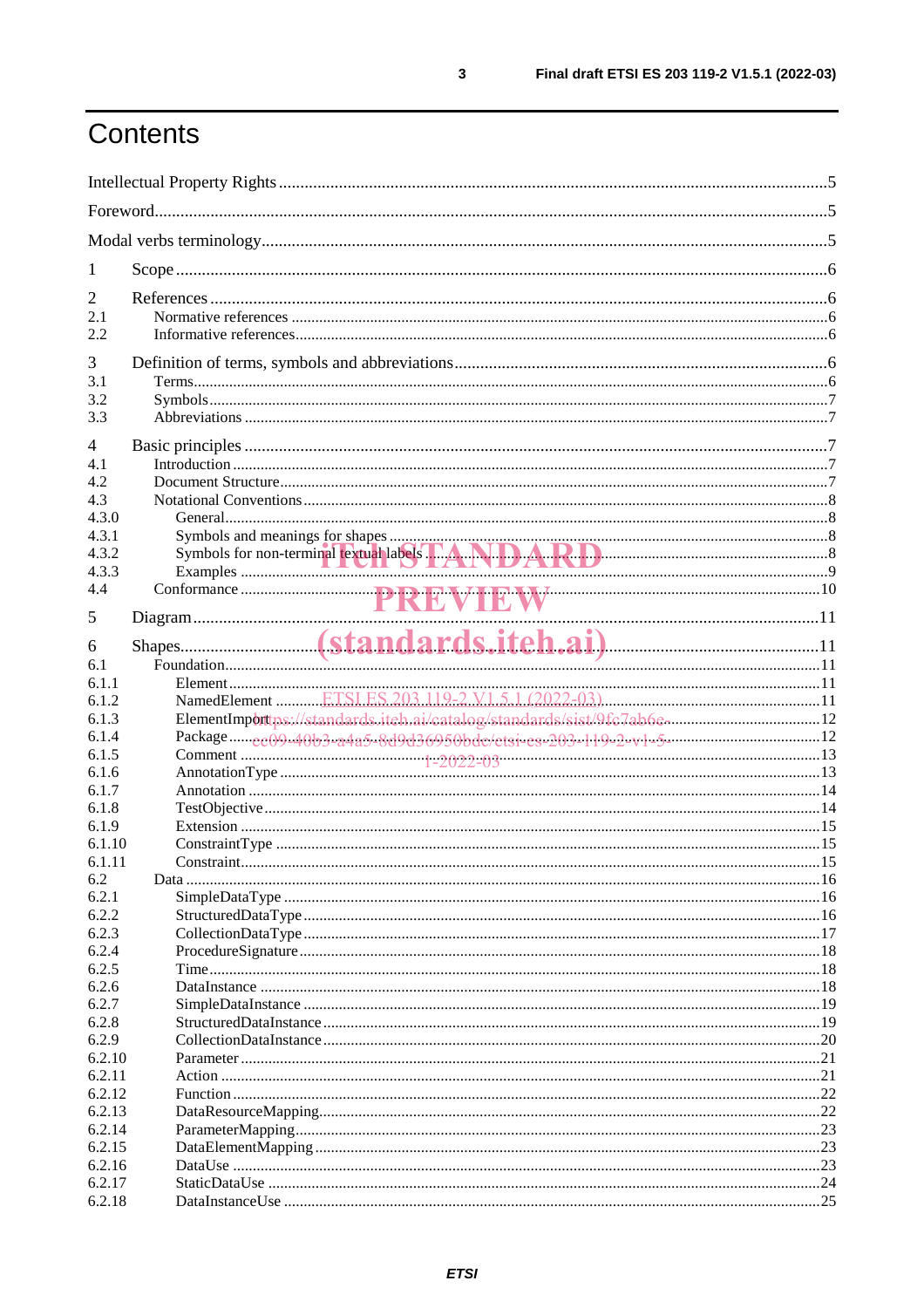| 6.2.19 |                               |  |
|--------|-------------------------------|--|
| 6.2.20 |                               |  |
| 6.2.21 |                               |  |
| 6.2.22 |                               |  |
| 6.2.23 |                               |  |
| 6.2.24 |                               |  |
| 6.2.25 |                               |  |
| 6.2.26 |                               |  |
| 6.2.27 |                               |  |
| 6.2.27 |                               |  |
| 6.2.28 |                               |  |
| 6.2.29 |                               |  |
| 6.3    |                               |  |
| 6.3.1  |                               |  |
| 6.3.2  |                               |  |
| 6.3.3  |                               |  |
| 6.3.4  |                               |  |
| 6.3.5  |                               |  |
| 6.3.6  |                               |  |
| 6.3.7  |                               |  |
| 6.3.8  |                               |  |
|        |                               |  |
| 6.4    |                               |  |
| 6.4.1  |                               |  |
| 6.4.2  |                               |  |
| 6.4.3  |                               |  |
| 6.4.4  |                               |  |
| 6.4.5  |                               |  |
| 6.4.6  |                               |  |
| 6.5    |                               |  |
| 6.5.1  |                               |  |
| 6.5.2  |                               |  |
| 6.5.3  |                               |  |
|        |                               |  |
| 6.5.4  |                               |  |
| 6.5.5  |                               |  |
| 6.5.6  |                               |  |
| 6.5.7  |                               |  |
| 6.5.8  |                               |  |
| 6.5.9  |                               |  |
| 6.5.10 |                               |  |
| 6.5.11 |                               |  |
| 6.5.12 |                               |  |
| 6.5.13 |                               |  |
| 6.5.14 |                               |  |
| 6.5.15 |                               |  |
| 6.5.16 |                               |  |
| 6.5.17 |                               |  |
|        |                               |  |
| 6.5.18 |                               |  |
| 6.5.19 |                               |  |
| 6.5.20 |                               |  |
| 6.5.21 |                               |  |
| 6.5.22 |                               |  |
| 6.5.23 |                               |  |
| 6.5.24 |                               |  |
|        | <b>Annex A (informative):</b> |  |
| A.0    |                               |  |
| A.1    |                               |  |
| A.2    |                               |  |
| A.3    |                               |  |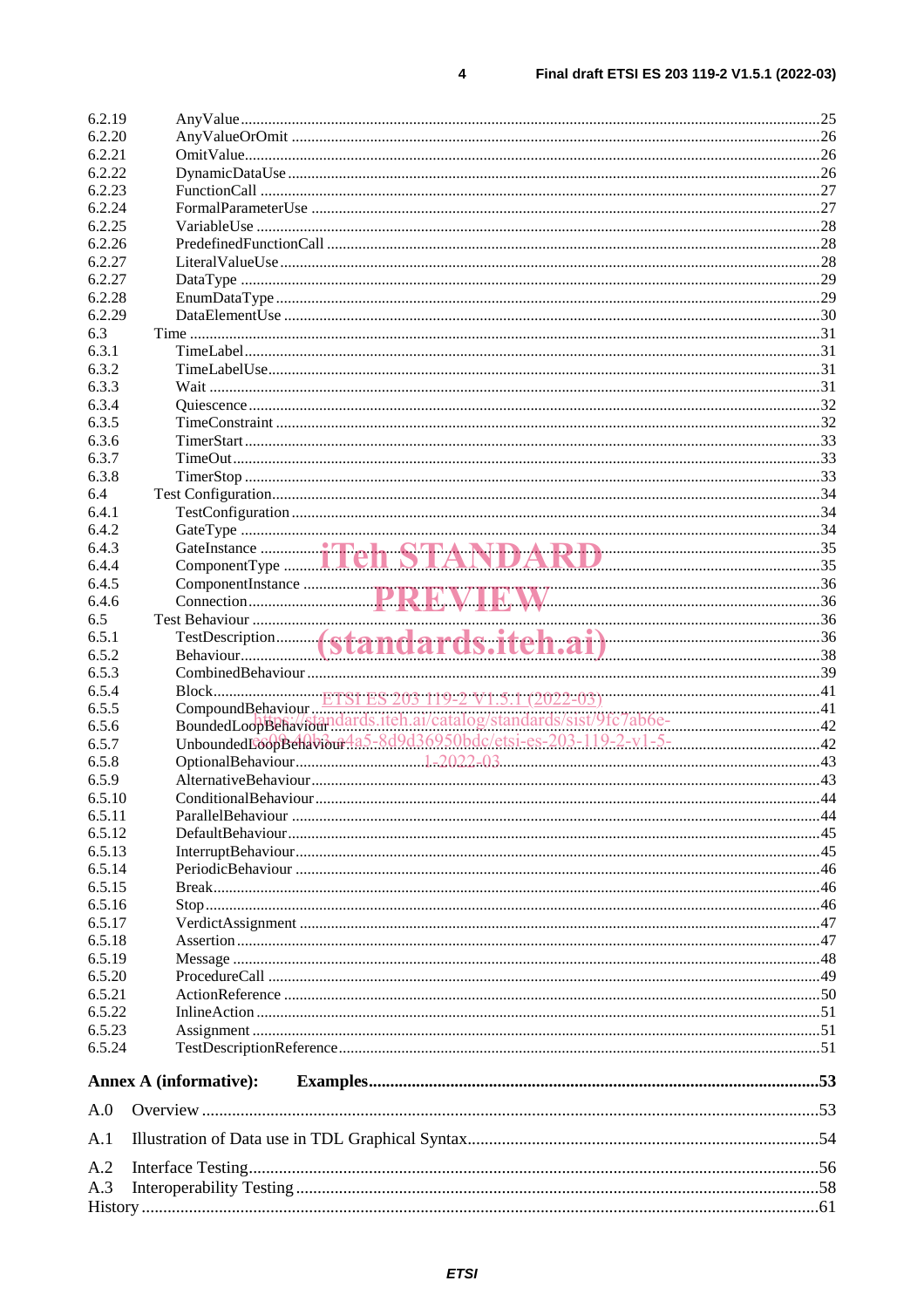# Intellectual Property Rights

#### Essential patents

IPRs essential or potentially essential to normative deliverables may have been declared to ETSI. The declarations pertaining to these essential IPRs, if any, are publicly available for **ETSI members and non-members**, and can be found in ETSI SR 000 314: *"Intellectual Property Rights (IPRs); Essential, or potentially Essential, IPRs notified to ETSI in respect of ETSI standards"*, which is available from the ETSI Secretariat. Latest updates are available on the ETSI Web server (https://ipr.etsi.org/).

Pursuant to the ETSI Directives including the ETSI IPR Policy, no investigation regarding the essentiality of IPRs, including IPR searches, has been carried out by ETSI. No guarantee can be given as to the existence of other IPRs not referenced in ETSI SR 000 314 (or the updates on the ETSI Web server) which are, or may be, or may become, essential to the present document.

#### **Trademarks**

The present document may include trademarks and/or tradenames which are asserted and/or registered by their owners. ETSI claims no ownership of these except for any which are indicated as being the property of ETSI, and conveys no right to use or reproduce any trademark and/or tradename. Mention of those trademarks in the present document does not constitute an endorsement by ETSI of products, services or organizations associated with those trademarks.

**DECT™**, **PLUGTESTS™**, **UMTS™** and the ETSI logo are trademarks of ETSI registered for the benefit of its Members. **3GPP™** and **LTE™** are trademarks of ETSI registered for the benefit of its Members and of the 3GPP Members. **3GPP<sup>TM</sup>** and LTE<sup>TM</sup> are trademarks of ETSI registered for the benefit of its Members and of the 3GPP<br>Organizational Partners. oneM2M<sup>TM</sup> logo is a trademark of ETSI registered for the benefit of its Members and oneM2M Partners. **GSM**<sup>®</sup> and the GSM logo are trademarks registered and owned by the GSM Association.

## Foreword

**(standards.iteh.ai)**

This final draft ETSI Standard (ES) has been produced by ETSI Technical Committee Methods for Testing and This final dial 2151 Standard (25) has except proceed by 22.01 for the mbership Approval Procedure. https://standards.iteh.ai/catalog/standards/sist/9fc7ab6e-

The present document is part *Q*of a multi-part deliverable, Full details of the entire series can be found in part 1 [1].

1-2022-03

## Modal verbs terminology

In the present document "**shall**", "**shall not**", "**should**", "**should not**", "**may**", "**need not**", "**will"**, "will not", "**can**" and "**cannot**" are to be interpreted as described in clause 3.2 of the ETSI Drafting Rules (Verbal forms for the expression of provisions).

"**must**" and "**must not**" are **NOT** allowed in ETSI deliverables except when used in direct citation.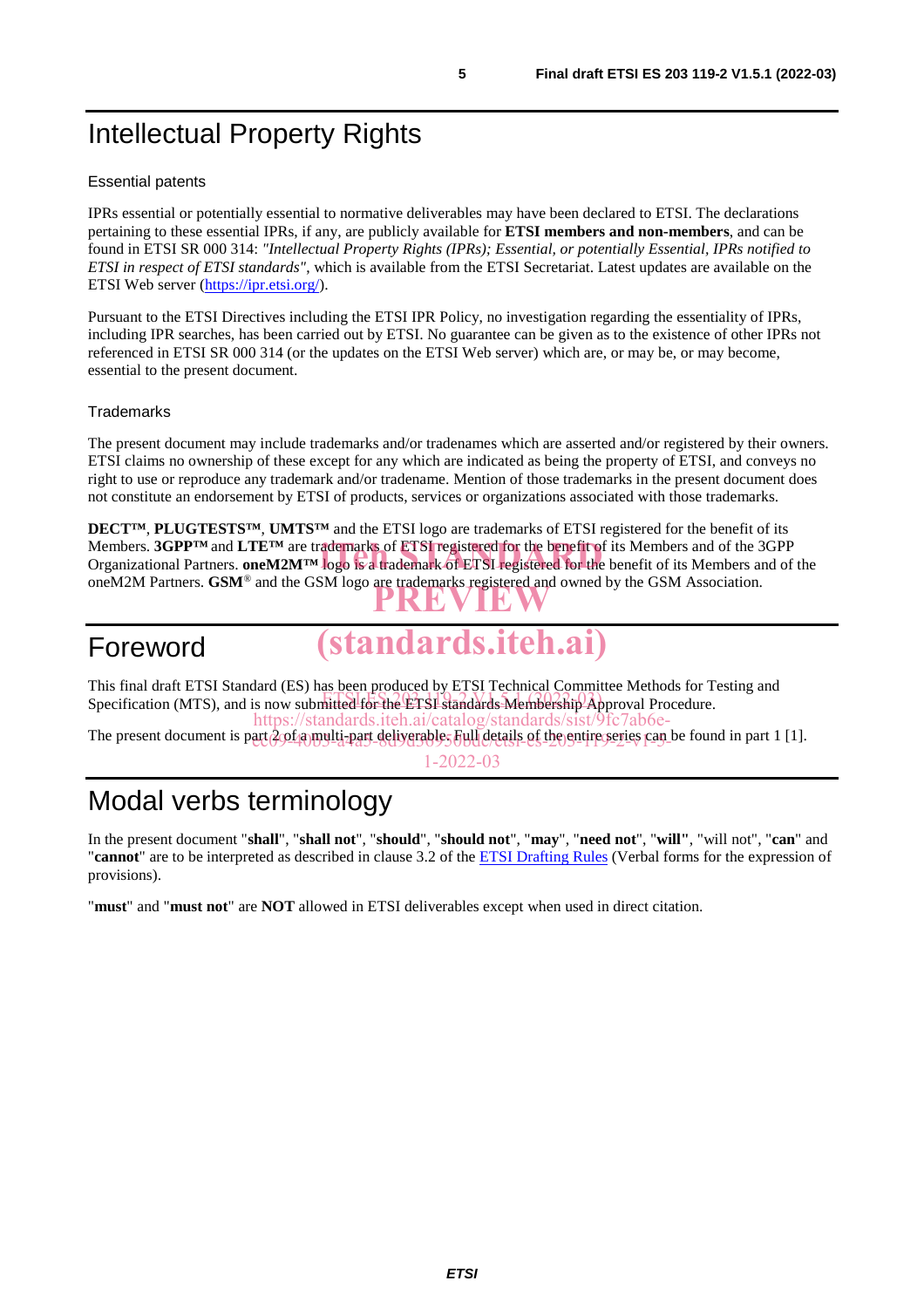## 1 Scope

The present document specifies the concrete graphical syntax of the Test Description Language (TDL). The intended use of the present document is to serve as the basis for the development of graphical TDL tools and TDL specifications. The meta-model of TDL and the meanings of the meta-classes are described in ETSI ES 203 119-1 [1].

NOTE: OMG<sup>®</sup>, UML<sup>®</sup>, OCL<sup>™</sup> and UTP<sup>™</sup> are the trademarks of OMG (Object Management Group). This information is given for the convenience of users of the present document and does not constitute an endorsement by ETSI of the products named.

## 2 References

## 2.1 Normative references

References are either specific (identified by date of publication and/or edition number or version number) or non-specific. For specific references, only the cited version applies. For non-specific references, the latest version of the referenced document (including any amendments) applies.

Referenced documents which are not found to be publicly available in the expected location might be found at https://docbox.etsi.org/Reference.

NOTE: While any hyperlinks included in this clause were valid at the time of publication, ETSI cannot guarantee their long term validity. their long term validity.

The following referenced documents are necessary for the application of the present document.

[1] ETSI ES 203 119-1 (V1.6.1): "Methods for Testing and Specification (MTS); The Test Description Language (TDL); Part 1: Abstract Syntax and Associated Semantics". Description Language (TDL); Part 1: Abstract Syntax and Associated Semantics".

#### 2.2 Informative references  $\frac{119-2 \text{ V}1.5.1 (2022-03)}{2 \cdot 2 \cdot 1}$ tandards.iteh.ai/catalog/standards/sist/9fc7ab6e-

References are either specific (fidentified by date of publication and/or edition number or version number) or non-specific. For specific references, only the cited version applies. For non-specific references, the latest version of the referenced document (including any amendments) applies.

NOTE: While any hyperlinks included in this clause were valid at the time of publication, ETSI cannot guarantee their long term validity.

The following referenced documents are not necessary for the application of the present document but they assist the user with regard to a particular subject area.

| [i.1] | ETSI TS 136 523-1 (V10.2.0) (10-2012): "LTE; Evolved Universal Terrestrial Radio Access<br>(E-UTRA) and Evolved Packet Core (EPC); User Equipment (UE) conformance specification;<br>Part 1: Protocol conformance specification (3GPP TS 36.523-1 version 10.2.0 Release 10)". |
|-------|--------------------------------------------------------------------------------------------------------------------------------------------------------------------------------------------------------------------------------------------------------------------------------|
| [i.2] | ETSI TS 186 011-2 (V3.1.1) (06-2011): "IMS Network Testing (INT); IMS NNI Interoperability<br>Test Specifications; Part 2: Test Description for IMS NNI Interoperability".                                                                                                     |

## 3 Definition of terms, symbols and abbreviations

## 3.1 Terms

For the purposes of the present document, the following terms apply:

**diagram:** placeholder of TDL shapes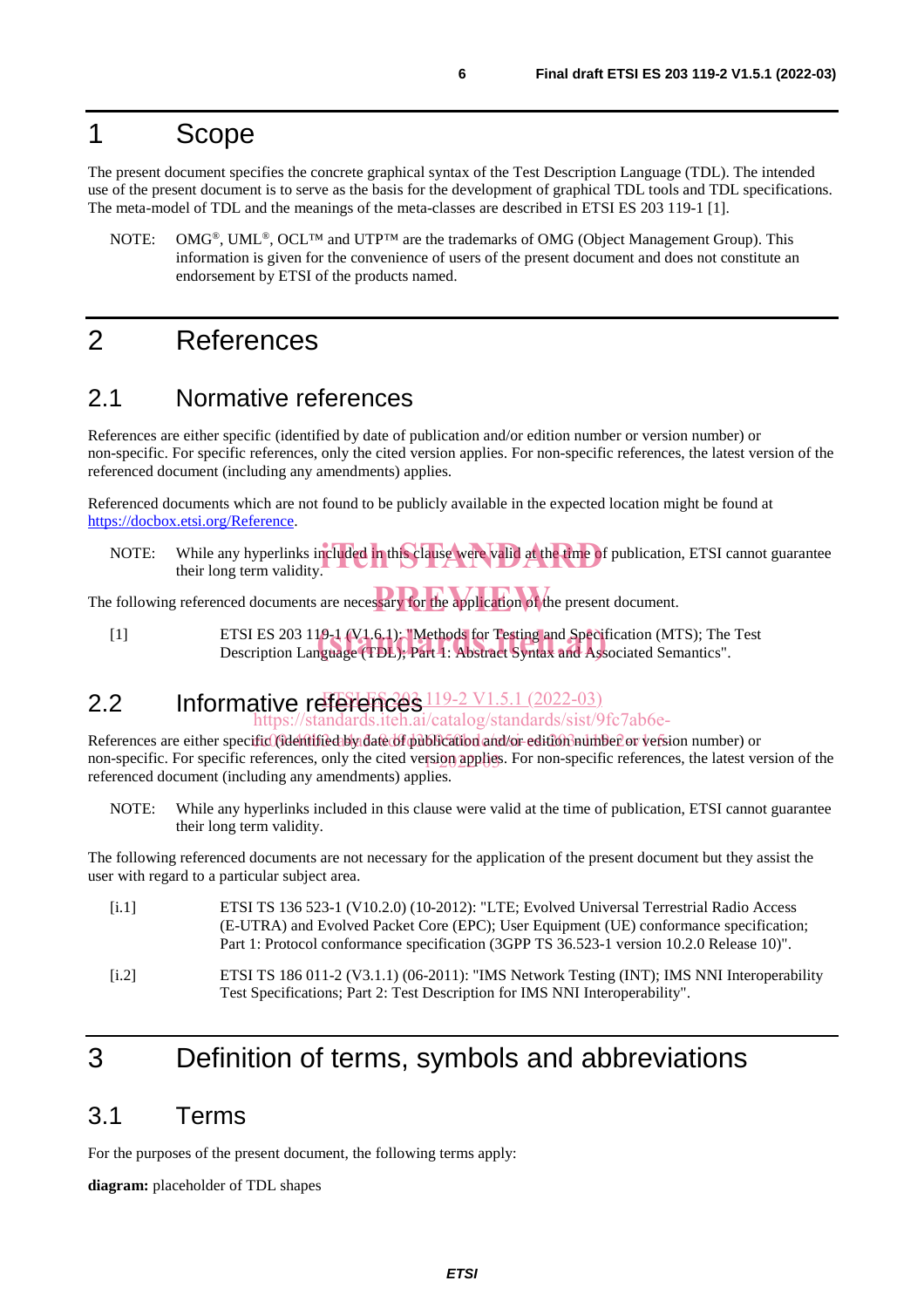**lifeline:** vertical line originates from a gate instance or a component instance, to which behavioural elements may be attached

NOTE: A lifeline from top to down represents how time passes.

**shape:** layout of the graphical representation of a TDL meta-class

## 3.2 Symbols

Void.

## 3.3 Abbreviations

For the purposes of the present document, the following abbreviations apply:

| <b>EBNF</b> | <b>Extended Backus-Naur Form</b>         |
|-------------|------------------------------------------|
| <b>IMS</b>  | IP Multimedia Subsystem                  |
| OCL.        | Object Constraint Language <sup>TM</sup> |
| TDL.        | <b>Test Description Language</b>         |
| <b>TRI</b>  | Unified Resource Identifier              |

# 4 Basic principles<sub>h</sub> STANDARD

#### 4.1 Introduction **PREVIEW**

The meta-model of the Test Description Language is specified in **ETSLES** 203 119-1 [1]. The presentation format of the meta-model can be different according to the needs of the users or the requests of the domain, where th the meta-model can be different according to the needs of the users or the requests of the domain, where the TDL is applied. These presentation formats can either be text-oriented or graphic-oriented and may cover all the functionalities of the TDL meta-model or just a part of its which is relevant to satisfy the needs of a specific application domain.

The present document specifies a concrete graphical syntax that provides a graphical representation for the whole functionality of the TDL meta-model  $3$ -a4a5-8d9d36950bdc/etsi-es-203-119-2-v1-5-

#### 1-2022-03

The document specifies the TDL diagram, where the graphical representations of the instances of the TDL meta-classes may be placed. A graphical representation may contain a shape with textual labels placed into it. The rules, how these labels shall be interpreted are described in OCL-like expressions.

## 4.2 Document Structure

The present document specifies the concrete graphical syntax of the Test Description Language (TDL).

Clause 5 specifies the TDL Diagram.

Clause 6 specifies the concrete shapes defined for the TDL meta-classes. (The meta-model of TDL and the meanings of the meta-classes are described in ETSI ES 203 119-1 [1].)

- Foundation (clause 6.1)
- Data (clause 6.2)
- Time (clause 6.3)
- Test Configuration (clause 6.4)
- Test Behaviour (clause 6.5)

At the end of the present document several examples illustrating the features of the TDL Graphical Syntax can be found.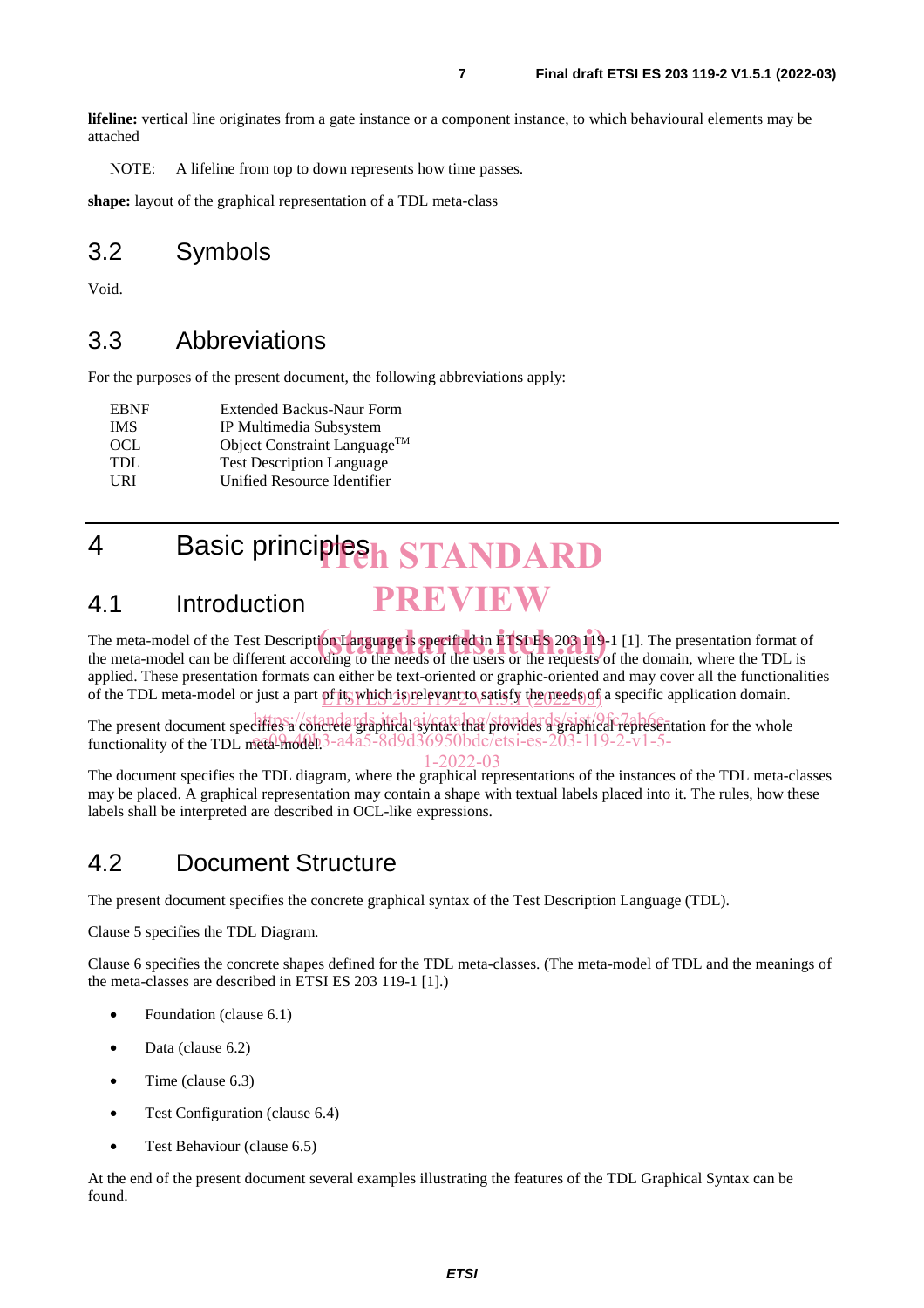## 4.3 Notational Conventions

## 4.3.0 General

Elements from the TDL meta-model [1] are typed in italic, e.g. *StructuredDataType.*

The definition of the TDL concrete graphical syntax consists of both shapes and textual labels placed into these shapes. Textual labels are differentiated into non-terminal textual labels and terminal textual labels. The production rule of a non-terminal textual label is specified by a combination of EBNF symbols and OCL-like expressions to navigate over the abstract syntax meta-model of TDL.

## 4.3.1 Symbols and meanings for shapes

Shapes consist of outermost borders, compartments, and textual labels (i.e. non-terminal textual labels and terminal-textual labels). The following conventions apply:

- Non-terminal textual labels are typed in small capitals (e.g. PRODUCTIONRULELABEL). The name of the label refers to a production rule with the same name that specifies how the result of the production rule is determined.
- If a non-terminal symbol name is typed in special, e.g. UNDERLINED or **BOLD** small capitals, underlined or bold font shall be used in the shape for the result of the production rule of that non-terminal symbol, e.g. SIMPLEDATAINSTANCENAMELABEL (non-terminal) and MyValue:MyType (a result of the production rule of that non-terminal) or **COMPONENTROLELABEL** (non-terminal) and **TESTER** (a result of the production rule of that non-terminal), etc. non-terminal), etc.
- Terminal textual labels are typed in non-small-capital characters. They shall be typeset in the same font, as they are again the figure 2 is if a terminal textual label is two displaced in the same font, as they appear on the figure, e.g. if a terminal textual label is typed in **bold**, bold font shall be used in the shape for that terminal textual symbol, ta timer, etc. **itch.ai**)
- The outermost border of a shape shall not be hidden, unless it is stated explicitly.
- Compartments and non-terminal textual labels may be hidden to simplify the internal structure of the shape. https://standards.iteh.ai/catalog/standards/sist/9fc7ab6e-
- In the figures, optional compartments are shaded in a light grey colour, while optional non-terminal textual labels are typed in grey colour. However, the colour and the shading indicate only the optionality of a commention there is a contract of a contract of a contract of a contract of the shading indicate only the shadow of a compartment or a non-terminal label. That is, if they are actually present in a test description, they shall not be shaded and shall be typed in black.
- If a non-terminal textual label is defined to be optional, that non-terminal textual label shall only be shown if the surrounding compartment is shown and the corresponding non-terminal textual production rule results in a non-empty string or a non-empty collection of strings.
- If an optional compartment contains a mandatory terminal or non-terminal textual label, the text shall only be shown if the surrounding compartment is shown.
- References to non-terminal textual production rules external to the given shape are represented by the name of the referenced production rule enclosed in angle brackets (e.g. <REFERENCEDPRODUCTIONRULE>).
- A non-terminal textual label in between hashmarks (e.g. #ELEMENT#) denotes a placeholder for a shape identified by that non-terminal textual label.

## 4.3.2 Symbols for non-terminal textual labels

Non-terminal textual labels are specified by production rules (so called non-terminal textual label production rule). The formal specification of a non-terminal textual label production rule is expressed by OCL. The context meta-model element for the OCL expression is specified prior to the non-terminal textual label specification. In some cases, the definition of OCL expression would be too complex for understanding. In that case, pseudo-code like helper notations are used.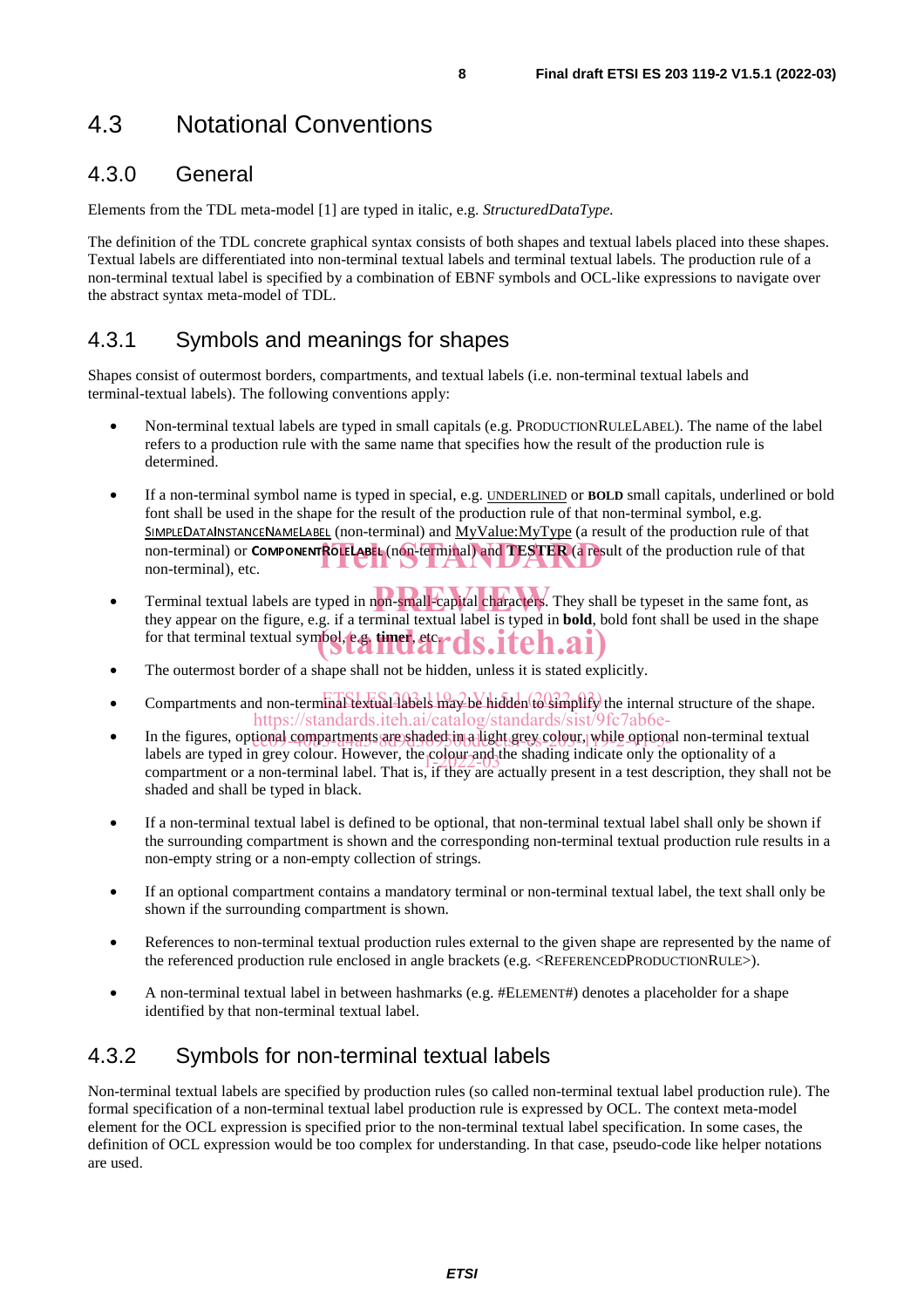The OCL expressions are combined with a variant of the Backus-Naur Form (Extended Backus-Naur Form - EBNF). The conventions within the present document for the production rules are:

- OCL keywords and helper functions are typed in **bold.**
- The keyword **context** followed by the name of TDL metaclass determines the context element for the following production rule (e.g. **context** Package).
- Non-terminal textual labels production rule identifiers are always represented in small capitals (e.g. LABELPRODUCTIONRULE).
- Non-terminal textual label production rule definitions are signified with the ':= ' operator.
- OCL expressions are written in lower case characters (e.g. self.name).
- Non-terminal textual labels may contain terminal symbols. A terminal symbol is enclosed in single quotes (e.g. 'keyword' or '[').
- Alternative choices between symbols in a production rule are separated by the '|' symbol (e.g. symbol 1) symbol2).
- Symbols that are optional are enclosed in square brackets ' [ ] ' (e.g. [symbol]).
- In case the context of an OCL expression needs to be changed for non-terminal textual label production rule, the predefined function *variable* **as context in <LABELPRODUCTIONRULE>** shall be used to invoke a production rule of a different metaclass, where *variable* refers to an instance of a metaclass that complies with the context of the invoked <**LabelProduction Rule**> the context of the invoked **<LabelProductionRule>.**
- If the OCL expression of a production rule results in a collection of strings, a collection helper function **separator**(**String**) is used to specify the delimiter between any two strings in the collection, e.g. **separator(String)** is used to specify the delimiter between any two strings in the collection, e.g. self.collectionProperty->**separator(**','**)**. The collection helper function **newline( )** inserts a line break between self.collectionProperty->separator(','). The collection helper function news<br>any two strings in the collection **tandards.iteh.ai**
- Iterations over collections of attributes of a metaclass use a verbatim (non-OCL) helper function *foreach* with the following syntax: **foreach** *VariableName* ':' *VariableType* [**separator(String)|newline( )**] **in** ETSI ES 203 119-2 V1.5.1 (2022-03) *OCLexpression end. VariableName* is an alphanumeric/word signifying the variable used for subsequent statement. *VariableType* is a string that shall be the same as a TDL metaclass name. *OCLexpression* is an OCL statement. *VariableType* to a string that span be metaclass as a TDT declarate of the metaclass implement is an OCL<br>statement that resolves in a collection of metaclass elements compliant to the metaclass given in *Variab* For example, the statement LABEL ::= **foreach** *e: Element in self.attribute* **end**, iterates of the elements in the collection *self.attribute* and stores resulting element of each iteration in variable *e*. The variable *e* can be used in the body of the loop for further calculations. In every iteration, the non-terminal textual production rule LABEL is invoked, and the respective instance of metaclass *Element* that is stored in *e* will be used in the invoked production rule. The collection helper functions **separator(String)** and **newline( )** may also be applied directly to the **foreach** construct.
- For the *PredefinedFunction* instances whose name starts and ends by a character '\_' (actually they are infix operators) the (non-OCL) helper function *getOperatorSymbol()* is used to retrieve the operator symbol from the name. *getOperatorSymbol()* returns by the name of the *PredefinedFunction* instance without the character '\_' at the beginning and at the end.

### 4.3.3 Examples

| <b>Test Objective</b>         |  |
|-------------------------------|--|
| <b>TESTOBJECTIVENAMELABEL</b> |  |
| <b>Description</b>            |  |
| <b>DESCRIPTIONLABEL</b>       |  |
| <b>Objective URI</b>          |  |
| <b>URIOFOBJECTIVELABEL</b>    |  |

**ontext** TestObjective<br>ESTOBJECTIVENAMELABEL ::= self.name ESCRIPTIONLABEL ::= self.description DESCRIPTIONLABEL ::= self.description URIOFOBJECTIVELABEL ::= self.objectiveURI->newline()

**Figure 4.1: Notational convention example 1**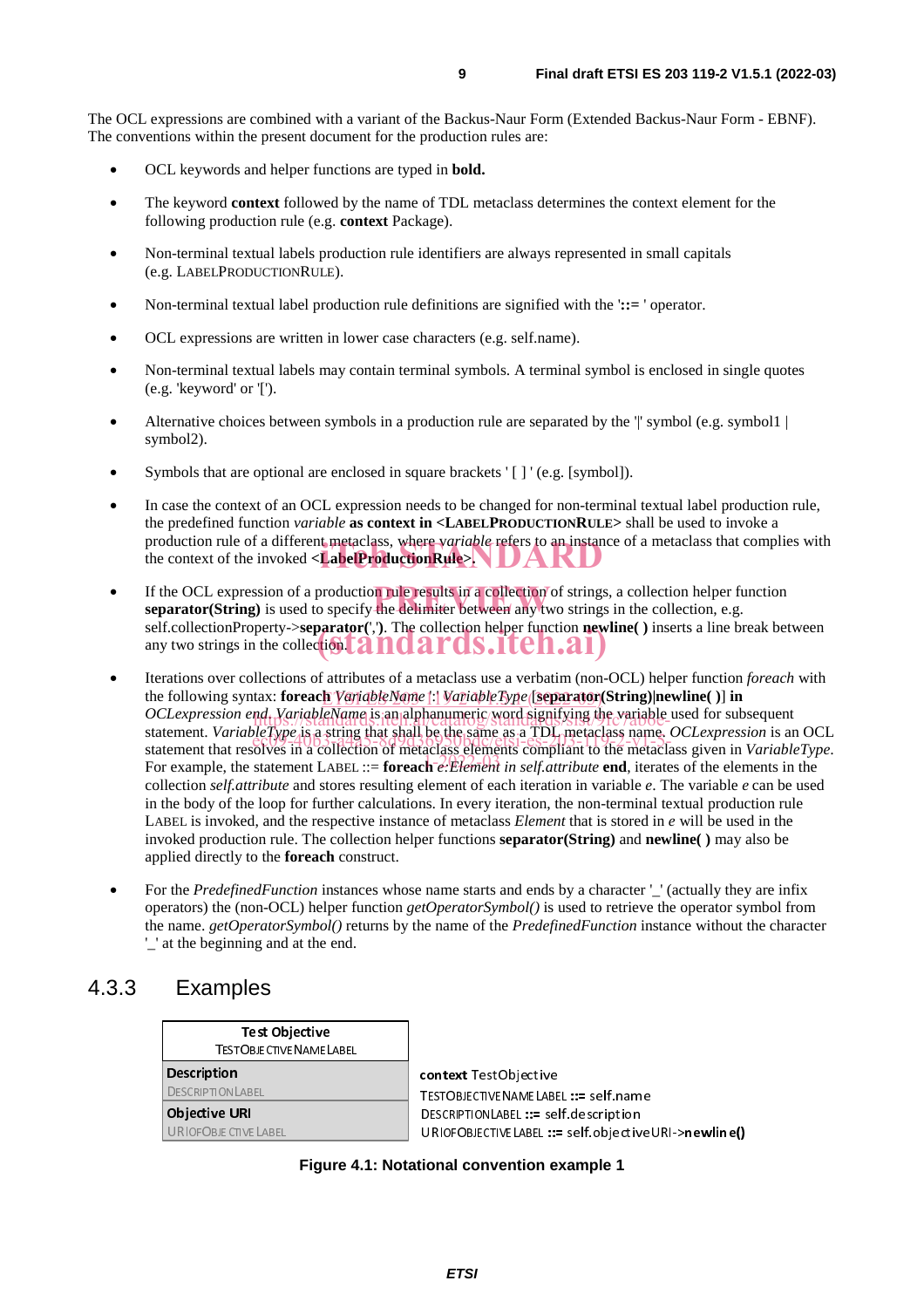In figure 4.1, the following notational concepts of the TDL Concrete Graphical Syntax are shown:

- The uppermost compartment contains a terminal textual label (a keyword) 'Test Objective' typed in bold.
- The context meta-model element of this shape is *TestObjective*.
- The non-terminal textual label production rule TESTOBJECTIVENAMELABEL results in the name of the context element (i.e. self.name).
- There are two optional compartments (i.e. shaded grey) shown ordered from top to down.
- Both compartments contain a mandatory terminal textual label (i.e. the label shall be shown if the surrounding compartment is shown). The terminal textual labels shall be typed in bold (**Description** and **Objective URI**, respectively).
- Both compartments contain an optional non-terminal textual label (i.e. the label shall be shown if the surrounding compartment is shown and the production rules results in a non-empty string or a non-empty collection of strings).
- The separator between the elements of the self.objectiveURI in production rule URIOFOBJECTIVELABEL is a new line.



#### **Figure 4.2: Notational convention example showing the foreach helper function**

In figure 4.2, the use of a non-OCL *foreach* helper function is illustrated. The context element when entering the foreach loop is *TestDescriptionReference*. The first foreach loop assigns iteratively each element in the collection *self.actualParameter* to the variable *d* of type *DataUse*. The variable *d* then used as it is described in the referenced production rule DATAUSELABEL. The separator between the results of the iterations is ',' (a comma character). The second foreach loop assigns iteratively each element in the collection *self.componentInstanceBinding* to the variable *c* of type *ComponentInstanceBinding*. The variable *c* is then used in a subsequent non-terminal textual label production rule to build the label for the production rule. The separator between the results of the iterations is ',' (a comma character).

## 4.4 Conformance

For an implementation claiming to conform to this version of the TDL Concrete Graphical Syntax, all features specified in the present document and in ETSI ES 203 119-1 [1] shall be implemented consistently with the requirements given in the present document and ETSI ES 203 119-1 [1].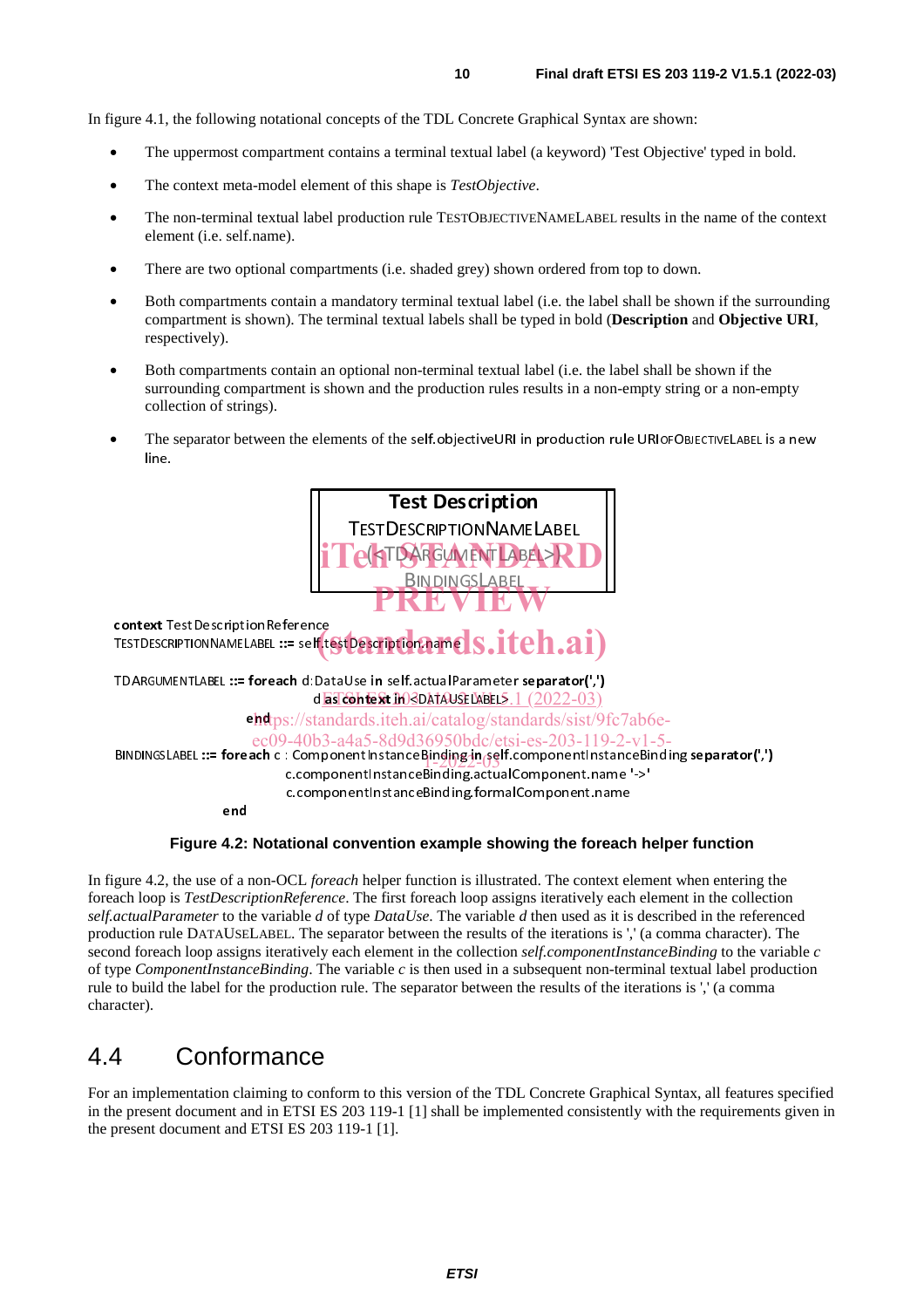## 5 Diagram

There are two kinds of diagrams provided by the TDL Graphical Syntax. The first is a generic TDL diagram in which all diagram elements can be represented. The second is an optional TDL behaviour diagram where the behaviour of a single test description can be represented. There may be multiple instances of both kinds of TDL diagrams at the same time.

The shapes that may be placed onto a generic TDL diagram are specified in clause 6. A subset of the shapes related to the behaviour of a single test description may also be placed onto a TDL behaviour diagram.

## 6 Shapes

- 6.1 Foundation
- 6.1.1 Element

Concrete Graphical Notation

This is an abstract metaclass, therefore no graphical representation is defined.

Formal Description

context Element ELEMENTNAMELABEL ::= self.name

**Comments** 

To a shape of any subclass of *Element*, the name of that *Element* may be attached by a thin dashed line unless it is stated otherwise in the shape definition of a given subclass of *Element*. 1.5.1 (2022-03)

**iTeh STANDARD**

**PREVIEW**

**(standards.iteh.ai)**

https://standards.iteh.ai/catalog/standards/sist/9fc7ab6eec09-40b3-a4a5-8d9d36950bdc/etsi-es-203-119-2-v1-5-

#ELEMENT# $\left| \frac{1\text{-}2022\text{-}03}{\text{6}}\right|$  Name

## 6.1.2 NamedElement

Concrete Graphical Notation

This is an abstract metaclass, therefore no graphical representation is defined.

Formal Description

context NamedElement

QUALIFIEDELEMENTLABEL ::= self.qualifiedName

**Comments** 

To a shape of any subclass of *NamedElement*, the qualified name of that *NamedElement* may be attached by a thin dashed line, except for those subclasses where it is specified otherwise.

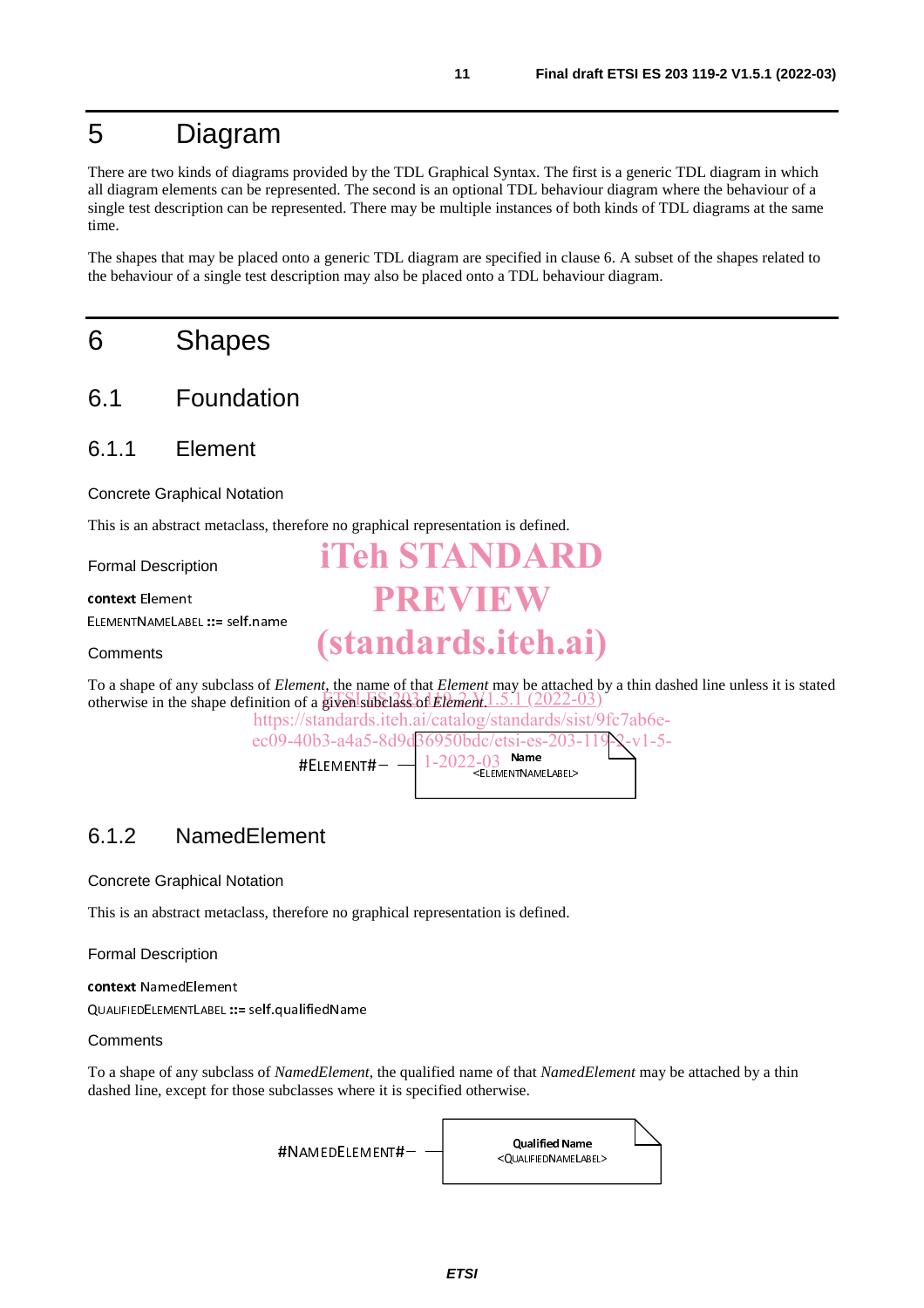## 6.1.3 ElementImport

#### Concrete Graphical Notation

This metaclass has no dedicated shape, it is used solely in the shapes of other metaclasses.

#### Formal Description

context ElementImport IMPORTLABEL ::= 'from' self.importedPackage.qualifiedName if self.importedElement->isEmpty() then 'all' else

 self.importedElement.name->separator(',') endif

#### **Comments**

No comments.

## 6.1.4 Package

| <b>Concrete Graphical Notation</b>            | <b>iTeh STANDARD</b>                                                                                                                                                           |
|-----------------------------------------------|--------------------------------------------------------------------------------------------------------------------------------------------------------------------------------|
|                                               |                                                                                                                                                                                |
|                                               | (standards.iteh.ai)                                                                                                                                                            |
|                                               | ETSIES 203 119-2 V1.5.1 (2022-03)<br>https://standards.iteh.ai/catalog/standards/sist/9fc7ab6e-<br>ec09-40b3-a4a5-8d9d36950bdc/etsi-es-203-119-2-v1-5-<br>MPORTEDELEMENTSLABEL |
|                                               | PNLABEL                                                                                                                                                                        |
|                                               |                                                                                                                                                                                |
|                                               | import<br><b>IMPORTEDELEMENTSLABEL</b>                                                                                                                                         |
| <b>Formal Description</b>                     |                                                                                                                                                                                |
| the common contract of the common contract of |                                                                                                                                                                                |

#### Formal Description

context Package

PNLABEL ::= self.name

IMPORTEDELEMENTSLABEL ::= foreach i:ElementImport in self.import

i as context in <IMPORTLABEL> separator(',')

end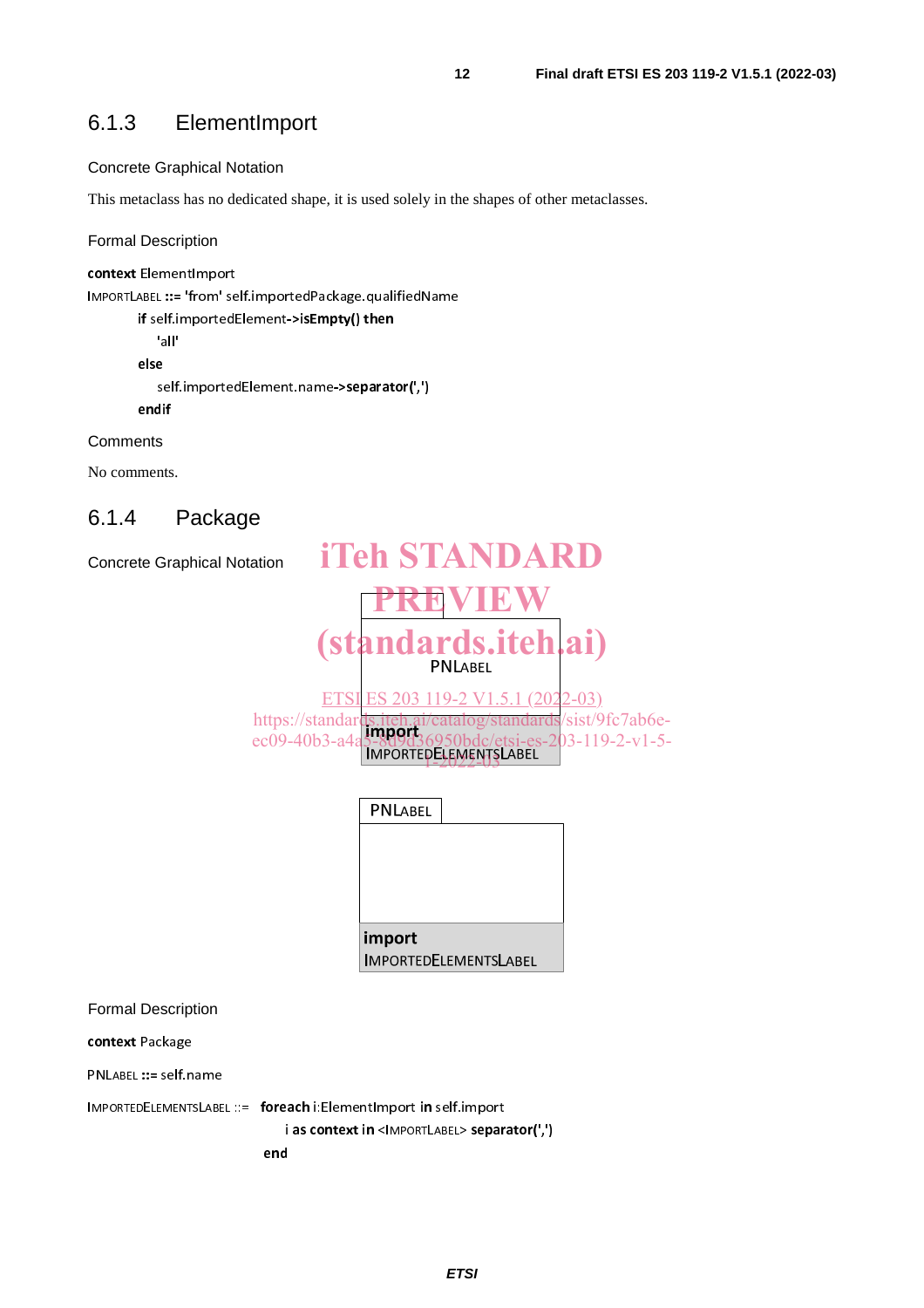#### **Comments**

The figures above indicate the two possible representations of the *Package* shape: the PNLABEL may be written either in the top, small compartment or in the middle one.

The elements the package contains (packagedElements) may be shown within the large rectangle in the middle. In this case the PNLABEL shall be in the upper small compartment.

The lower **import** compartment is optional, it shall only be represented if the package imports other package(s) or elements from other package(s). If this compartment is present, its content shall also be present.

### 6.1.5 Comment

Concrete Graphical Notation



Formal Description

context Comment

COMMENTLABEL ::= self.body

**Comments** 

# **iTeh STANDARD PREVIEW**

A *Comment* shape shall be attached to the commented element by a thin dashed line.

#### 6.1.6 AnnotationType  $(2022 - 03)$

Concrete Graphical Notation - 40b3-a4a5-8d9d36950bdc/etsi-es-203-119-2-v1-5https://standards.iteh.ai/catalog/standards/sist/9fc7ab6e-

#### 1-2022-03

Annotation Type

Formal Description

context AnnotationType

ANNOTATIONTYPENAMELABEL ::= self.name

**Comments** 

No comments.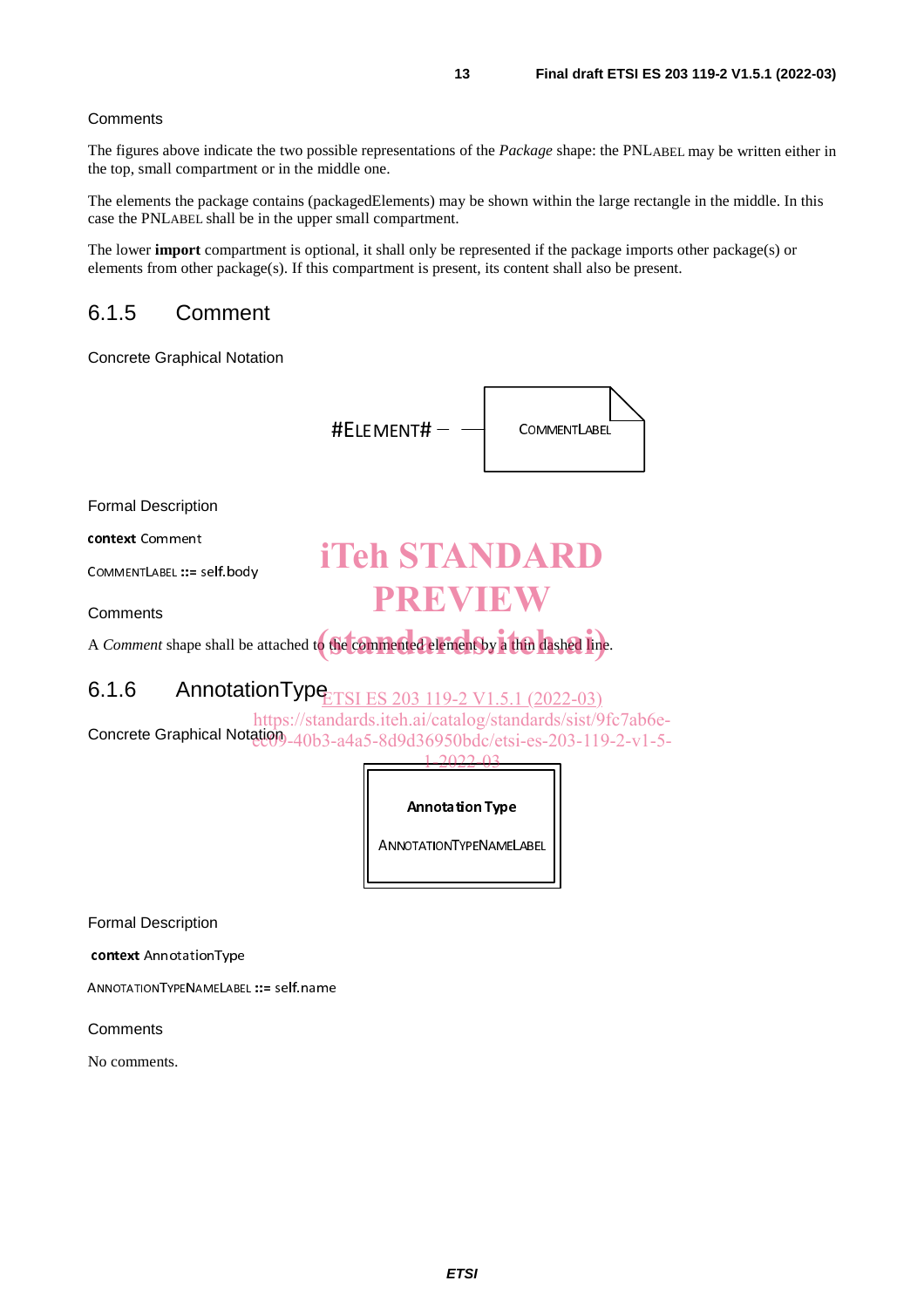## 6.1.7 Annotation

Concrete Graphical Notation <u>KEYLABEL I</u> **#EIFMENT#** VALUELABEL VALUE ADEL Formal Description context Annotation KEYLABEL ::= self.key.name VALUELABEL ::= self.value **Comments** The lower compartment is optional, it shall be shown if the value of the *Annotation* is given. An *Annotation* shape shall be attached to the annotated element by a thin dashed line. **iTeh STANDARD** 6.1.8 TestObjective **PREVIEW** Concrete Graphical Notation **(standards.iteh.ai) Test Objective**<br>TESTOBJE CTIVE NAME LABEL <u>ETSI ES 203 119-2 V1.5.1 (2022-03)</u> <u>S 203 119-2 V1.5.1 (2</u>) https://standards.iteh.ai/catalog/standards/sist/9fc7ab6emdards.iteh ec09-40b3-a4a5-8d9d36950bdc/etsi-es-203-119-2-v1-5-3-2420-8090509 1-2022-03URIOFOBJECTIVE LABEL <u>URIOFOBJECTIVE</u> Formal Description context TestObjective TESTOBJECTIVENAMELABEL ::= self.name

DESCRIPTIONLABEL ::= self.description

URIOFOBJECTIVELABEL ::= self.objectiveURI->newline()

#### **Comments**

The compartments containing **Description** and **ObjectiveURI** are optional (that is any of them or both may be omitted). If an optional compartment is present, the contained terminal symbol (**Description** or **ObjectiveURI**, respectively) is mandatory, but the result of the production rule of the non-terminals (DESCRIPTIONLABEL or URIOFOBJECTIVELABEL), respectively) is optional.